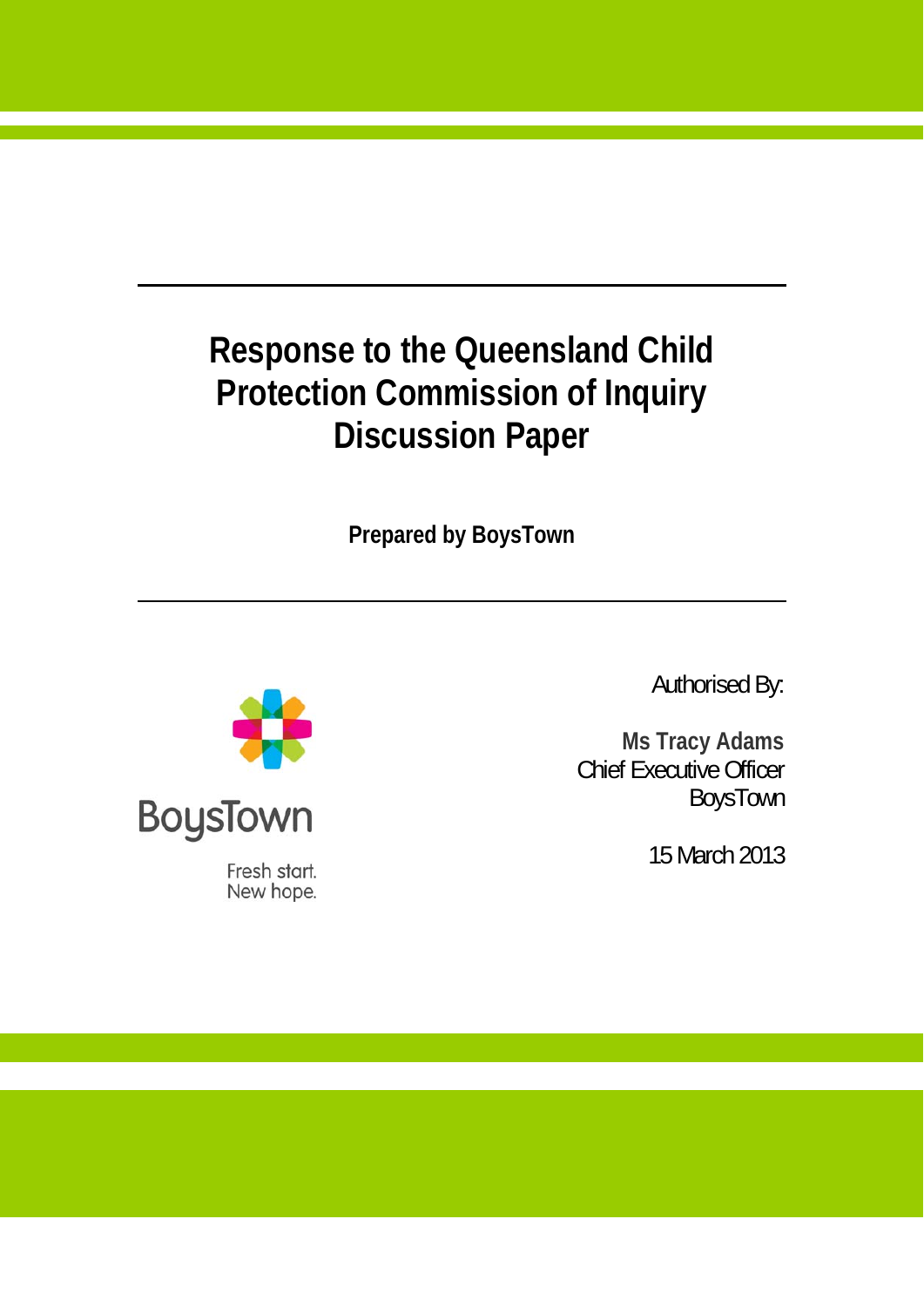# **Overview**

BoysTown is highly supportive of the strategy being proposed by the Commission to divert Queensland families from the tertiary child protection system through the development of referral pathways to primary and secondary family support services as well as the introduction of new practices and the functional realignment of the system. BoysTown also supports the other key strategy being proposed whereby universal and secondary services would be strengthened to reduce the incidence of child abuse in our community.

It is our view that for there to be an effective partnership between Government and the non-government sector on this issue then it is crucial that an Industry Plan be developed for the sector. This plan would analyse the existing capacity of the sector to respond to any reforms implemented by Government, examine workforce planning requirements and identify effective strategies for sector growth to meet these service challenges. In our view this is a critical component of the reform process given the Discussion Paper's analysis that the funding of family support services has historically had a low priority when compared to other elements of the child protection system.

Similarly this process could also be undertaken across State Government Departments, as a whole of government response will also be critical in implementing the reform process.

We also suggest that a robust evaluation strategy be implemented as part of the reform process. This evaluation would measure the impact of the reform against its stated purpose on at least an annual basis. The proposals for reform in the Discussion Paper are wide ranging and it is critical that the implementation process be progressively evaluated to assess overall systemic outcomes.

To place BoysTown's response in perspective a brief overview of our services together with their intersection with the child protection system is provided.

# **About BoysTown**

BoysTown is a national organisation and registered charity that specialises in helping disadvantaged young people and families who are at risk of social exclusion. Established in 1961, BoysTown's mission *is to enable young people, especially those who are marginalised and without voice, to improve their quality of life.* BoysTown believes that all young people in Australia should be able to lead hope-filled lives, and have the capacity to participate fully in the society in which they live.

BoysTown currently provides a range of 'face to face' and virtual services to young people and families seeking primary and secondary intervention and crisis support services. These services include:

• Kids Helpline, a national 24/7 telephone and on-line information support and counselling service for five to 25 year olds with special capacity for young people with mental health issues. Kids Helpline responded to over 285,000 contacts from children and young people last calendar year. In 2012 62,596 of these contacts were with Queensland children and young people. Kids Helpline deals with over 20 duty of care responses each week. These are interventions required to protect children, such as contacting an emergency service or child protection agency. There have been annual increases in duty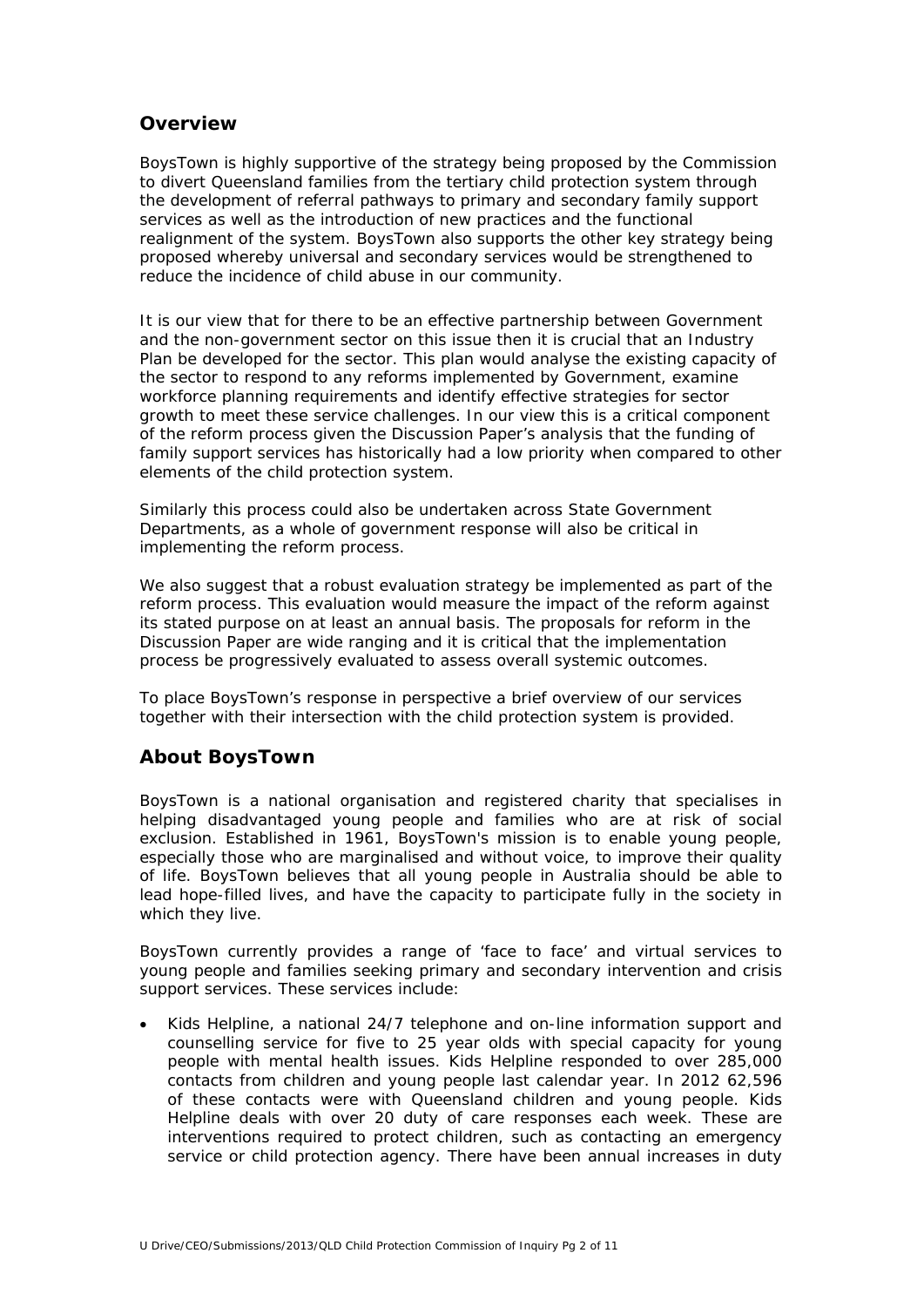of care actions in recent times. In 2011 Kids Helpline provided 1,139 duty of care responses compared to 546 responses in 2006.

- Parentline is a telephone counselling service for parents and carers in Queensland and the Northern Territory. The Queensland component of the service is funded by the Department of Communities, Child Safety and Disability Services. Each year Parentline provides about 11,000 telephone and email counselling sessions to Queensland parents and carers.
- Accommodation responses to homeless families and women and children seeking refuge from Domestic/Family Violence.
- Parenting Programs offering case work, group work support and child development programs for young parents and their children.
- The Next Step (TNS) service in Logan that offers intensive case management to young people aged 12-21 who may be pregnant, parenting or at risk of becoming a parent and young people aged 15-25 experiencing mental illness or showing early signs of developing mental illness.

BoysTown recognises that multi-systemic services are required to increase the levels of social inclusion experienced by marginalised youth. Consequently BoysTown also delivers a range of labour market programs including:

- Employment placement and support services through Job Services Australia. BoysTown is one of only a few national youth specialist providers in this network. BoysTown's average monthly caseload in this program is just over 4,000 participants.
- Paid employment to more than 120 young people at any one time in Intermediate Labour Market (social enterprises) programs that prepare long term unemployed youth who may have a wide range of issues including mental health, minimal educational qualifications and offending behaviours, for transition to the mainstream workforce.
- Training programs that develop the vocational and social skills of young people allowing them to re-engage with education and/or employment.

BoysTown is also an experienced provider of community engagement and development services as demonstrated by:

- Performing the role of Facilitating Partner for the Communities for Children initiative in Deception Bay
- Working with peoples from the remote Indigenous communities of the Tjurabalan in Western Australia
- Indigenous community, parent and carer links to schools through PACE.

Children and young people use Kids Helpline to seek assistance and intervention in relation to child abuse concerns. These concerns may involve either allegations relating to physical, sexual, emotional and neglect harm as well as exposure to family violence, exploitation by family members and issues relating to their experiences of out-of-home care. In 2012 Kids Helpline responded to 5,507 concerns where one or more of these related to child abuse. As a group this accounted for 8% of all counselling sessions in that year. In relation to child abuse contacts from Queensland, Kids Helpline provided 1,068 counselling responses amounting to 8% of all counselling contacts.

Furthermore, Parentline received 386 presentations in relation to child abuse concerns from Queensland parents and carers in 2012. This amounted to 3% of all counselling contacts provided by this service in that year.

BoysTown is also known for having previously operated a campus style residential service for young men from 1961 to 2001. Work with children and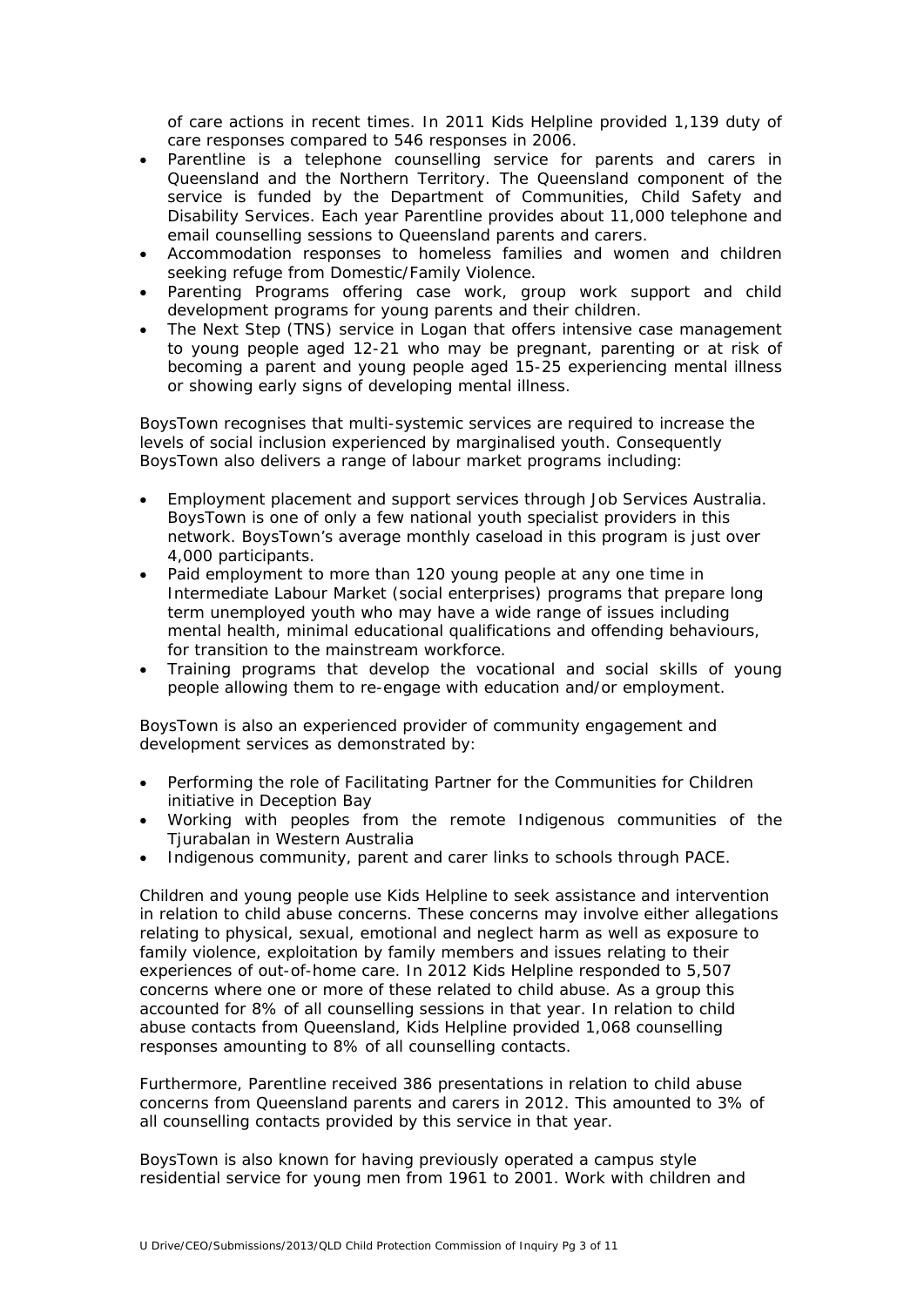young people subject to protective orders continues through our regional based services relating to educational reengagement, School to Work Transition and employment support programs.

# **Responses to the Queensland Child Protection Commission of Inquiry Discussion Paper**

This submission will focus on providing responses to those issues, identified by the Commissioner, as being most relevant to the service experience of BoysTown. Despite the situation that significant numbers of Aboriginal and Torres Strait Islander youth are involved in BoysTown programs, this submission will not provide comment on the issue of overrepresentation of Aboriginal and Torres Strait Islander children in the child protection system as we believe consistent with the principle of self-determination that the Commission needs to engage with Indigenous communities as a first stage in preparing a response. Subsequently not all questions raised by the Commissioner will be dealt with in this paper.

## **Question 1 and 2:**

- *What is the best way to get agencies working together to plan for secondary child protection services?*
- *What is the best way to get agencies working together to deliver secondary services in the most cost effective way?*

BoysTown acknowledges the need for family support services in Queensland that deliver secondary level evidence based, and place based responses to vulnerable families such as the Helping Out Families (HOF) initiative. We recommend though that responses such as HOF be adequately resourced to provide a mix of early intervention and secondary level services, as well as a mix of short and long term responses with a flexible amount of hours available per family per week for up to 12 months. Many families require intensive support as opposed to the current limit of one hour per week for up to six months.

BoysTown is a strong supporter of models of practice that involve outreach work with individuals and families in community settings, as well as intensive case management as a model of working with vulnerable individuals and families. Outcomes delivered to date by The Next Step (TNS) program prove that intensive levels of support can assist young parents to develop their core life and parenting skills and address the underlying causes impacting on their capacity to provide a safe, stable and nurturing environment for their children.

Based on BoysTown's organisational experience in managing the Communities for Children program in Deception Bay and as current Lead Agency for TNS in the Logan-Beenleigh area, we believe Family Alliance networks could be developed via a 'Lead Agency' model and enhanced by 'seed' and recurrent funding that would allow for:

- 1. A local mapping of services by the Lead Agency in consultation with key community stake holders to identify available resources, gaps and unmet need.
- 2. Provision of a local place based training budget, managed by the Lead Agency in consultation with stake holders, to develop a common framework for practice, to skill local agency staff in core capabilities identified and agreed to by local community service providers within the Family Support Alliance and incorporating relevant cultural practices.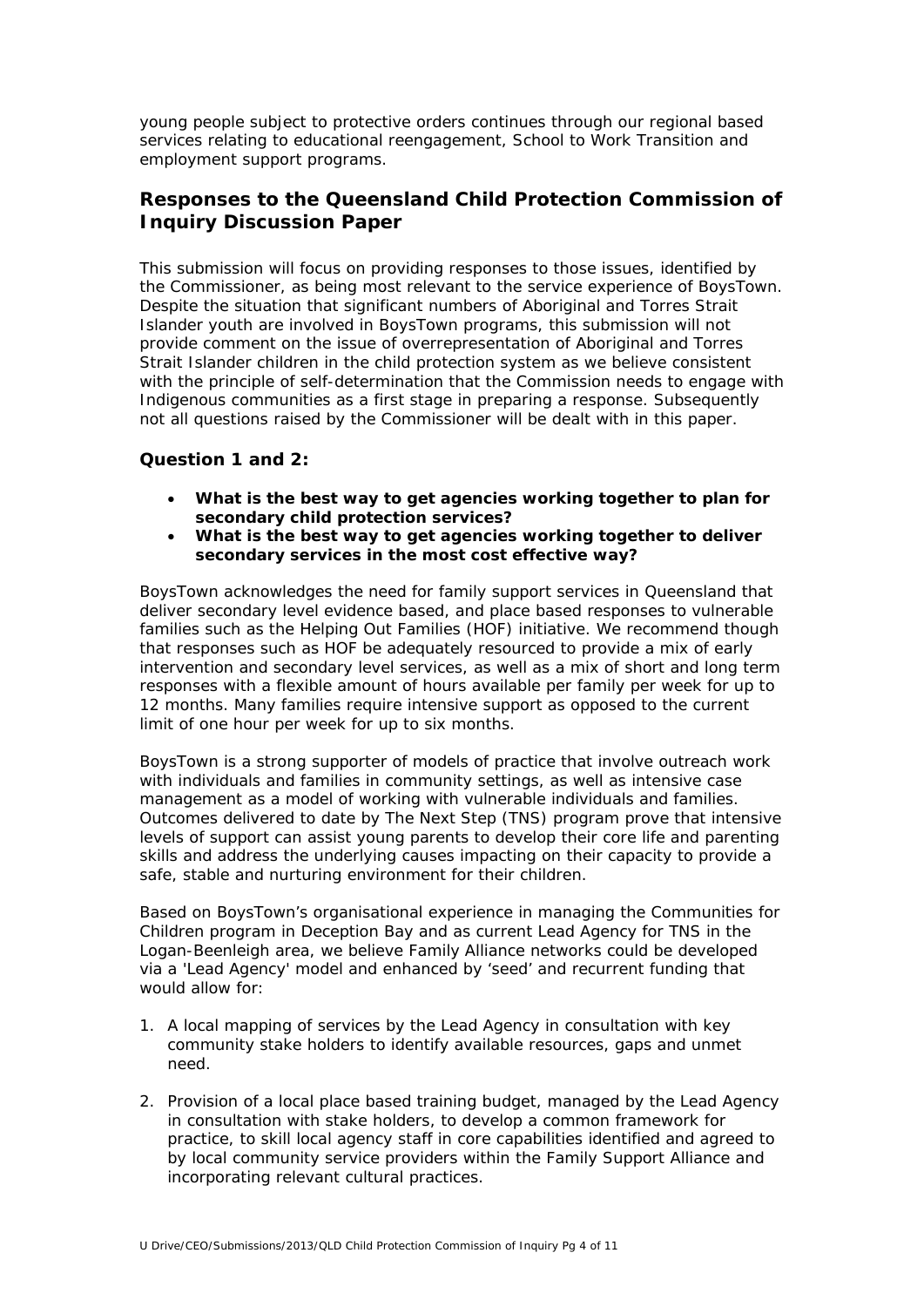- 3. Provision of a local place based area budget for the development and delivery of early intervention and secondary prevention services, administered by the Lead Agency for the Family Support Alliance.
- 4. Separation of network coordination and service provision responsibilities within the Family Support Alliance. This would require that the Lead Agency undertake primary responsibility for the planning, funding distribution and coordination of services within the network, rather than direct service provision. This would prevent the emergence of any possible conflict of interest issues arising from the devolution of funding management to the Lead Agency as recommended in points 2 and 3.

This devolution of funding responsibility to Family Support Alliance networks would empower them to undertake place based planning and to customise the suite of family support services to meet the needs of local communities. This model would also contribute to strengthening the capacity of the service sector to effectively respond to local needs and to identify and respond to new and emerging issues.

# **Question 3:**

1

#### • *Which intake and referral model is best suited to Queensland?*

BoysTown believes on balance that Option 1 (Dual Referral Pathway) canvassed by the Commissioner in the Discussion Paper offers the most effective model for Queensland. As noted in the Discussion Paper it is our view that this will lead to increased self referral and a reduction in the stigmatisation that some families feel in seeking help. Removing barriers to help seeking would encourage greater access to community based family support services without entry into the tertiary system.

Option 2 is not favoured as there is advantage in Government maintaining a direct role in the intake process as decisions taken at this stage involve judgements as to whether families should be subjected to the exercise of statutory intervention. Government through its line agencies need to direct participants in these decisions. Furthermore risk management regarding intake and referral in Option 1 would be the joint responsibility of both Government and the Not-for-Profit sector as opposed to being totally transferred to the latter as in Option 2.

A further consideration in the development of this system is that it needs to be responsive to children and young people. As well as families being able to more directly seek support from place based services, children and young people also need to be able to raise their concerns about abuse directly to an appropriate agency.

Children need to be provided with a diverse range of pathways to register their concerns about abuse. There is research suggesting that young people when help seeking tend to access family, peers and then the internet for information and assistance<sup>[1](#page-4-0)</sup>. Furthermore in relation to contemporary research on online counselling it is clear that this modality is used by young people to disclose issues of deep concern that they would find too confronting to disclose in either a 'face

<span id="page-4-0"></span><sup>&</sup>lt;sup>1</sup> King, R., Bickman, L., Shochet, I., McDermott, B., Bor, B. 2010. Use of the internet for provision of better counselling and psychotherapy services to young people, their families and carers. *Psychotherapy in Australia*, Vol 17 (1): 68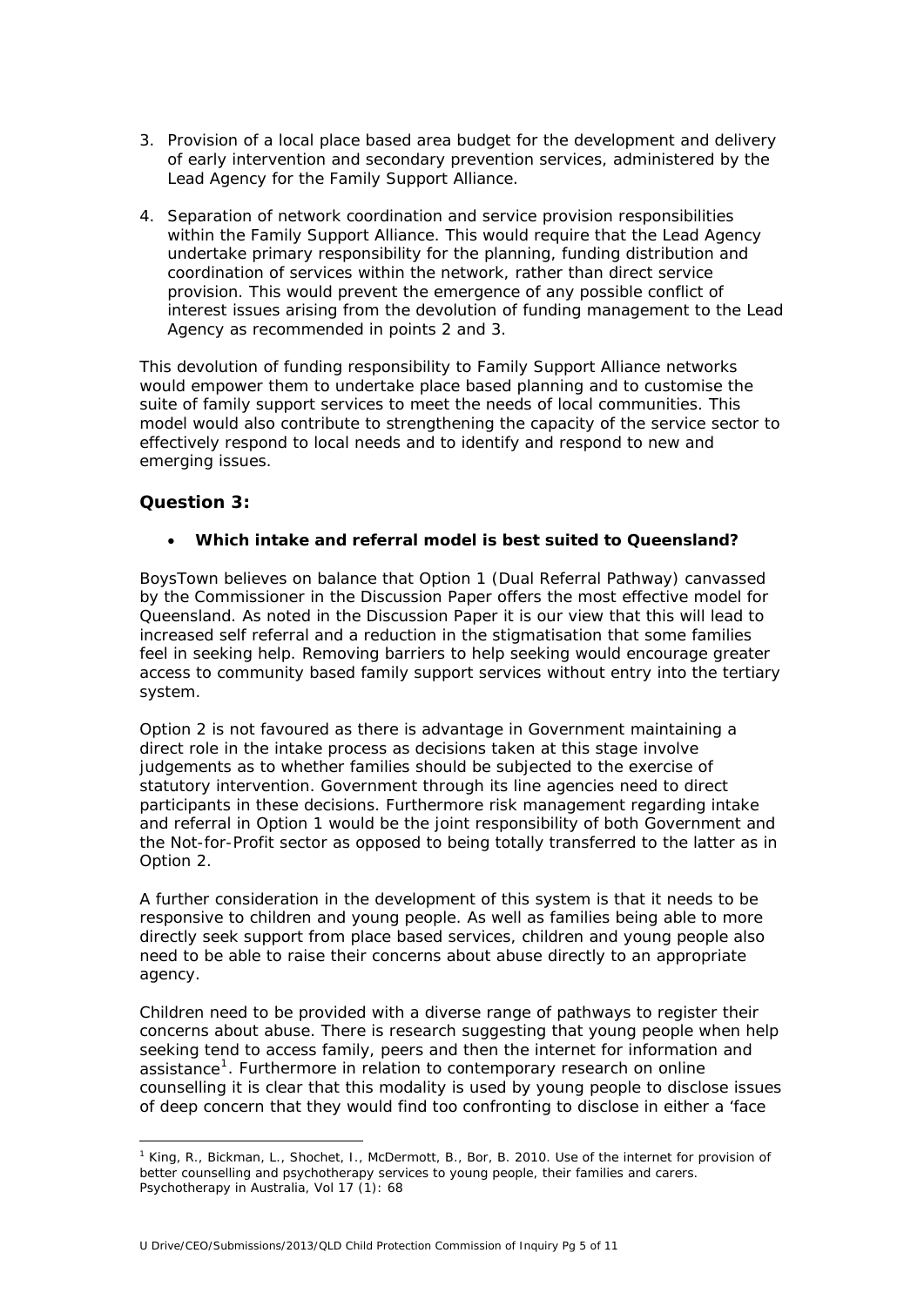to face' situation or in direct contact with an adult via telephone<sup>[2](#page-5-0)</sup>. Furthermore, in listening to children concerning their experience with the child protection system Kids Helpline counsellors are often informed that many children could not fully disclose their concerns to child protection intake workers in statutory agencies as they felt alienated by the forensic style of questioning that they experienced. Consequently the intake and referral system needs to provide diverse pathways for children and young people to disclose harm including online engagement and child centred strategies.

## **Question 6:**

#### • *How could we improve the system's response to frequently encountered families?*

In Section 4.2.3 the Commissioner discusses the issues associated with the investigation and assessment of families where family violence is present. The Commissioner also notes research suggesting that families where family violence is present are more likely to have prior child safety services involvement. BoysTown provides accommodation and therapeutic support to women and their children who have left situations of family violence. Consequently based on this experience we would like to provide the following comments:

- 1. It is important that child harm notifications that include family violence remain in the ambit of the tertiary investigation system as this would more readily enable the prosecution of perpetrators. It is recognised that some people impacted by family violence may prefer not to criminalise the acts done against them. However, it is our belief that domestic and family violent behaviours and acts are criminal in nature. Furthermore we believe that there is a greater likelihood of safety for the aggrieved and their children if police action against the perpetrator is initiated as it makes clear to all parties the seriousness of the violent act. There should be a bias towards the initiation of criminal proceedings for any acts of violence on the aggrieved and their children.
- 2. It is vital that workers involved in the Intake and Assessment, Investigation and Assessment and in the proposed Multi-Disciple Case Work Teams either have capability to work with families characterised by violence or access to specialist family violence practitioners to guide their practice. Consequently BoysTown supports the proposal by the Commissioner to have Family Violence workers embedded within each of the intervention stages.
- 3. Specialist support services need to be available to work with the custodial parent, usually the mother, who has been subjected to the violence to lessen harm to the child. Evidence shows that children's safety and emotional wellbeing is directly linked to the safety of their mother. An Australian study on women's experiences of domestic violence highlights the importance of providing appropriate support to mothers so they can respond effectively and sensitively to their children's needs. In the long term, this will reduce the impact of trauma and the experience of violence on the child<sup>[3](#page-5-1)</sup>. Research shows that children and adult victims can cope and recover, particularly when specialised services are provided.

1

<sup>2</sup> King, etal. 2010. 68

<span id="page-5-1"></span><span id="page-5-0"></span><sup>3</sup> Hester, M. (2010). 'Mothering through domestic violence', paper presented to *Mothers, children and change: Strengthening service support and safety*, Sydney. Retrieved from: <http://www.adfvc.unsw.edu.au/> on 30 August 2011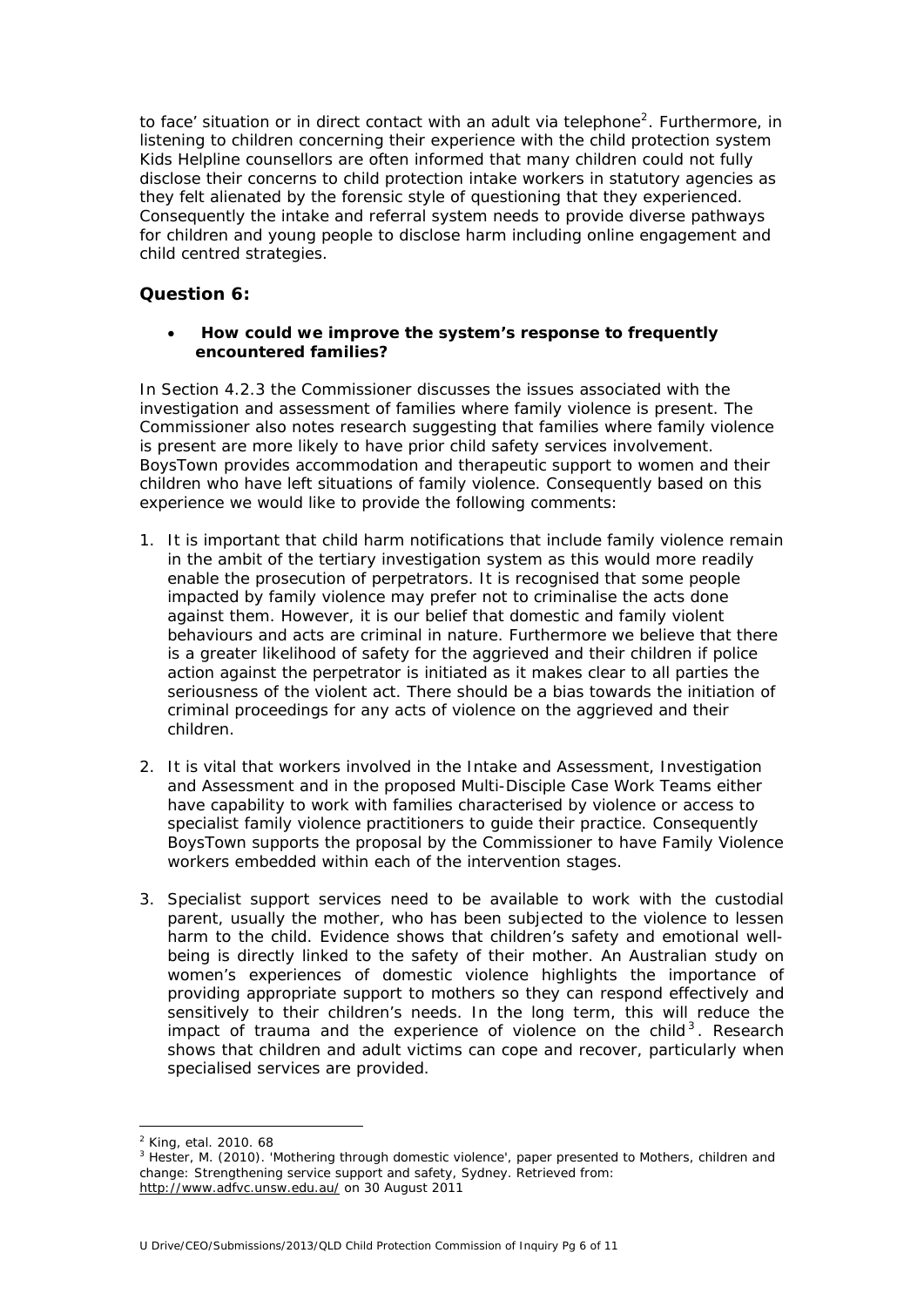4. The sector requires a considerable injection of new funds for the development of services to respond to family violence. BoysTown is very aware of the Commission's Terms of Reference including that any recommendations take into consideration the fiscal position of the State. However it needs to be recognised that the current Family Violence sector is severely under resourced. This is evident in the findings from the 2009 report by the National Council to Reduce Violence against Women and their Children<sup>[4](#page-6-0)</sup>. Consequently it is unlikely that support services to meet the needs of families will be available to assist in the resolution of harm to the children unless further funding is made available. This will continue to be a pressure on the child protection system and will continue to hamper its effectiveness in ensuring children's safety.

Coordinated Commonwealth and State action is needed to address this issue. It is suggested that the Queensland Government place this matter on the agenda for the next Commonwealth Heads of Government Meeting (CHOGM) to seek the development of a National Partnership Agreement on ending family violence.

# **Question 9**

• *Should the department have access to an alternative response to notifications other than an investigation and assessment (for example, a differential response model)? If so, what should the alternatives be?* 

BoysTown strongly supports the proposal relating to the introduction of differential response pathways to address reported concerns about children and notifications of harm. As noted in the discussion paper tertiary intervention in families may unintentionally increase risk to children as social networks around the family fracture due to concerns about who reported the matter and families may be more inclined not to seek assistance due to the perceived threat of statutory intervention.

The range of possible responses outlined on page 96 appears appropriate.

## **Question 14**

1

• *What are the potential benefits or disadvantages of the proposed multi-disciplinary casework team approach?* 

In our view the main benefits and possible pitfalls of this model are outlined in the Table Below:

<span id="page-6-0"></span><sup>&</sup>lt;sup>4</sup> Time for Action: The National Council's Plan for Australia to Reduce Violence against Women and their Children, 2009-2021; 75-76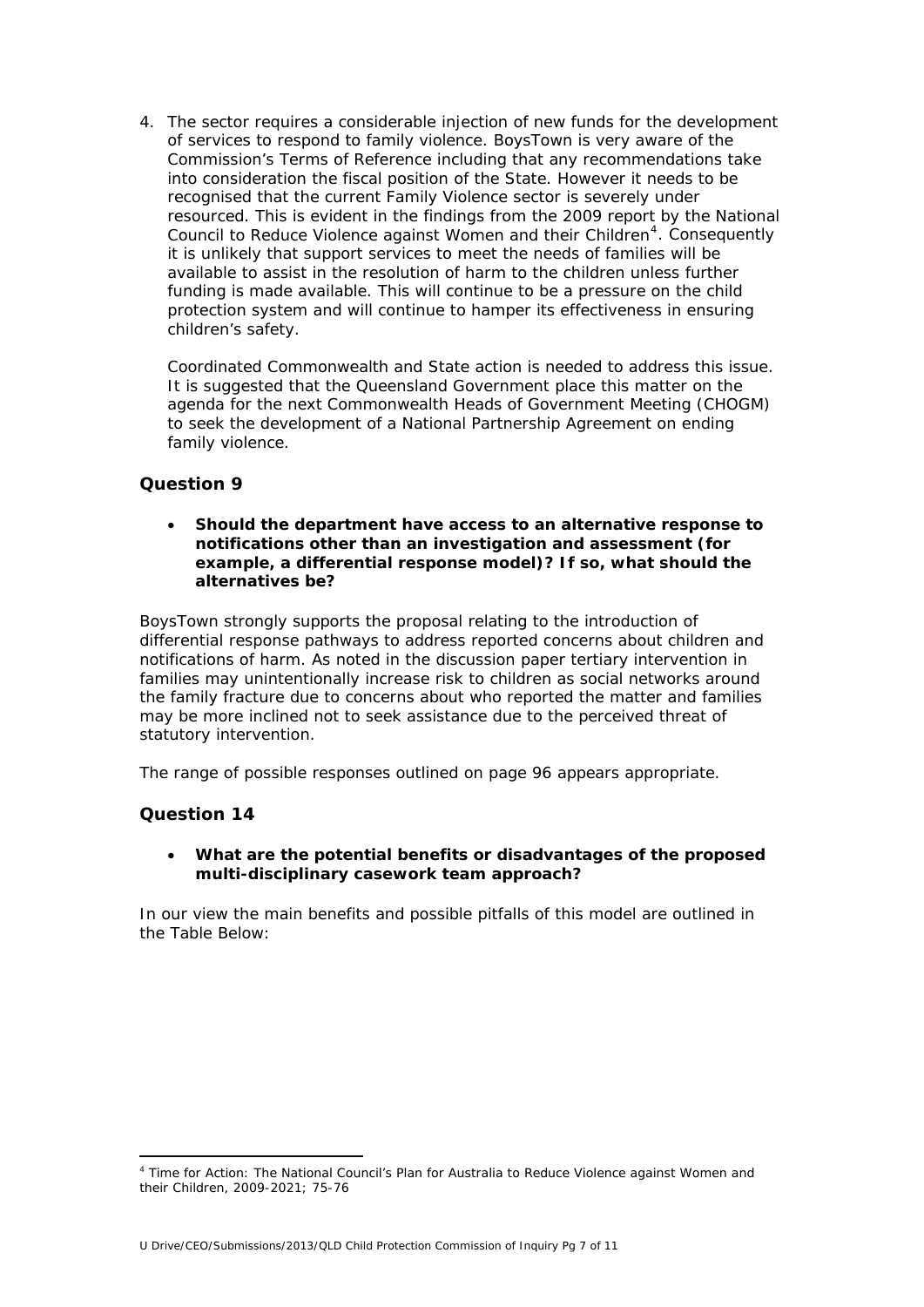| <b>Advantages</b>                                                                                                                                                                                                                                 | <b>Disadvantages</b>                                                                                                                                          |
|---------------------------------------------------------------------------------------------------------------------------------------------------------------------------------------------------------------------------------------------------|---------------------------------------------------------------------------------------------------------------------------------------------------------------|
| <b>Accessibility of Services</b>                                                                                                                                                                                                                  | <b>Professional Conflict</b>                                                                                                                                  |
| Immediate access by families to a<br>broader range of services than can<br>currently be provided from Child Safety<br>centres.                                                                                                                    | Practitioners will commence with<br>different practice frameworks which<br>could lead to conflict.                                                            |
| <b>Innovative Practice</b><br>The interaction between different<br>knowledge and skills sets from a<br>variety of professions may be                                                                                                              | Risk of fragmented responses to<br>families<br>Team approaches always contain the<br>inherent risk that not all members                                       |
| conducive to the emergence of new<br>approaches to intervention                                                                                                                                                                                   | working with a family at all times will<br>have a consistent approach. This will<br>require the development of clear<br>practice and coordination procedures. |
| Safeguarding resources for<br>casework                                                                                                                                                                                                            |                                                                                                                                                               |
| The organisational structure will<br>quarantine dedicated resources to<br>casework with families subject to<br>tertiary intervention. This will lessen<br>the risk that resources will be<br>continually absorbed into investigation<br>activity. |                                                                                                                                                               |

Overall BoysTown believes that with appropriate leadership these teams can be effective with significant potential to improve the support of families.

# **Question 18**

#### • *To what extent should young people continue to be provided with support on leaving the care system?*

A principle established by the Forde Inquiry is that if the State through the child protection system acts to move children from their families and by doing so assumes the role of parent, then there exists a moral imperative on the State to act as a 'good' parent. This principle is as relevant today as when it was first articulated by Commissioner Forde.

Research indicates that the transition young people face in becoming independent is challenging and stressful for many<sup>[5](#page-7-0)</sup>.

Ideally young people are able to rely on their parents and/or families for support during this time of transition and it is in part through those close, supportive relationships that the acquisition of practical life skills are learnt and reinforced. These learnings build upon those gained in other contexts such as school, recreational and sporting settings and in external relationships with friends, peers and adults.

1

<span id="page-7-0"></span><sup>5</sup> White and Wyn, 2004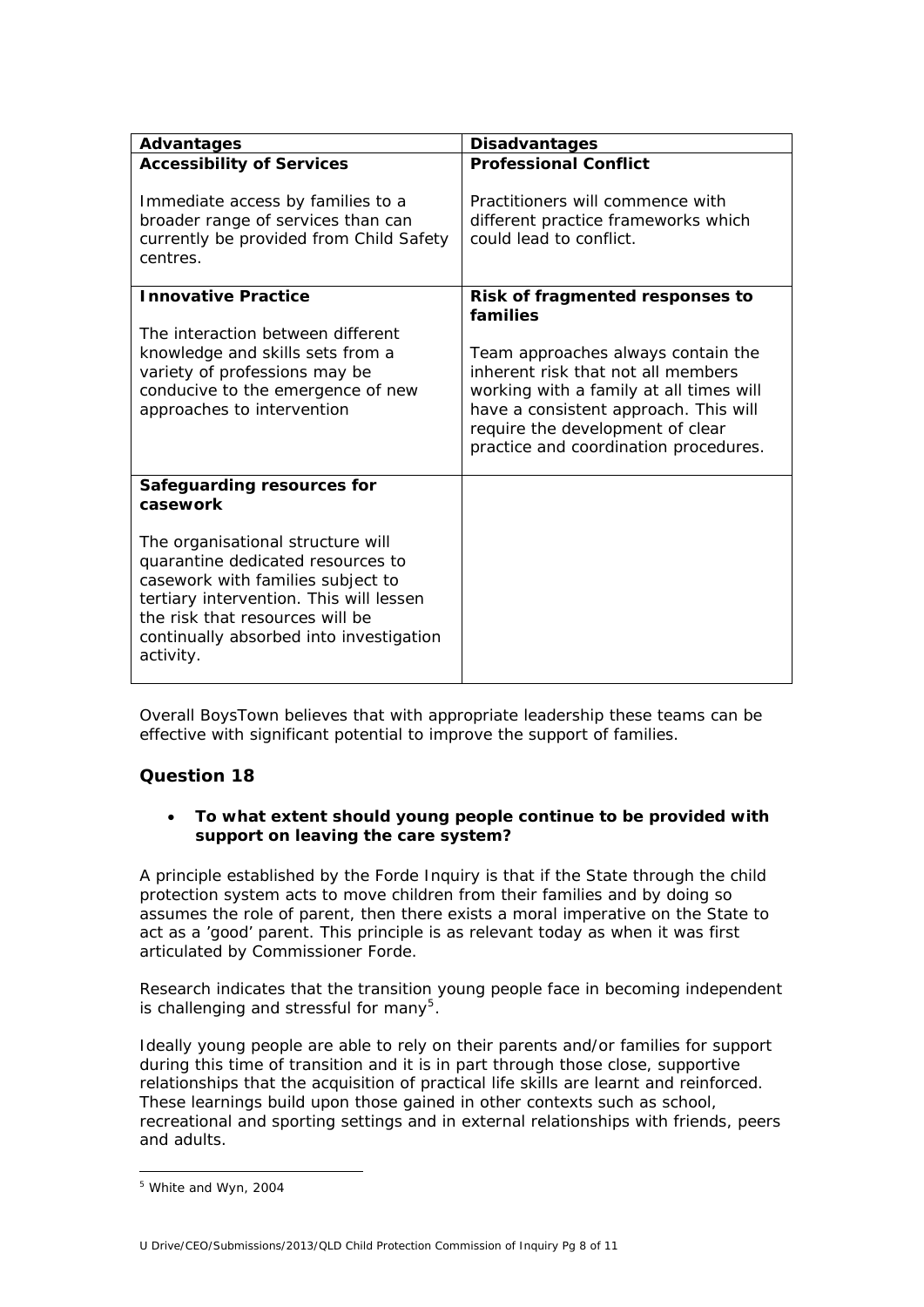For disadvantaged youth not fortunate enough to have stable family supports this scenario is often not the case resulting in additional challenges such as homelessness, poverty, and possible involvement with the justice system<sup>[6](#page-8-0)</sup>.

Young people exiting care form one of the most vulnerable and disadvantaged groups in society. *"Pre-care experiences of abuse and neglect, combined with poor in care experiences, accelerated transitions to adulthood, and a lack of ongoing support after leaving care, make many of them vulnerable to a number of poor outcomes"[7](#page-8-1).*

Consequently in the face of this evidence, if the State's responsibility is to act as a 'good parent' then it is imperative that adequate resources be provided to support all young people leaving its guardianship to establish their independence in a positive way in the community. This requires a partnership between whole of Government services e.g. Health and Education as well as with the community sector. Transition from care plans need to be developed early allowing sufficient time for relationships to develop between the young person and their future support network. Strong case management is required for a period of time after exit to ensure the safety and well being of the young person.

## **Question 19**

1

• **In an environment of competing fiscal demands on all government agencies, how can support to young people leaving care be improved?** 

Improvements to the support of young people leaving care require innovations at both a policy and practice level.

The Commission notes in its analysis of issues impacting on planning for these young people the impact of an apparent lack of coordination between State agencies (Discussion Paper: p150-2). However there are also issues in relation to the intersection of these young people with Commonwealth funded services.

For example, young people transitioning from care unless they are continuing study will most likely become participants in the Job Services Australia (JSA) program, an employment placement and support service. Currently it is not possible for JSA providers to register students identified by their schools as at risk of not making a successful transition to work. Rather than leaving them 'drift' in the school system as occurs at present, students could be registered with JSA providers to enable the development of transition plans. Furthermore many of these 'at risk' students either prematurely leave school or if completing school then become inactive with no formal income support without being aware of the supports available to them in the JSA system. There are many other examples of how the current lack of coordination between State and Commonwealth systems facilitates vulnerable and 'at risk' young people to fall through the gaps in the service system. This is both detrimental to them and also to society who then endures a long term economic cost from 'not supporting young people to succeed as adults' (Discussion Paper: p 141).

<span id="page-8-0"></span><sup>6</sup> Uggen & Wakefield 2005 cited in Costello, M.& MacRae-Krisa, L. 2011 An Environmental Scan of Best Practices in Supporting Persistent Youth Offenders in the Transition to Adulthood*. Canadian Research Institute for Law and the Family*

<span id="page-8-1"></span><sup>&</sup>lt;sup>7</sup> Mendes, P. Johnson, G. & Moslehudden, B. Effectively preparing young people to transition from out of home care *Family Matters* 2011 No. 89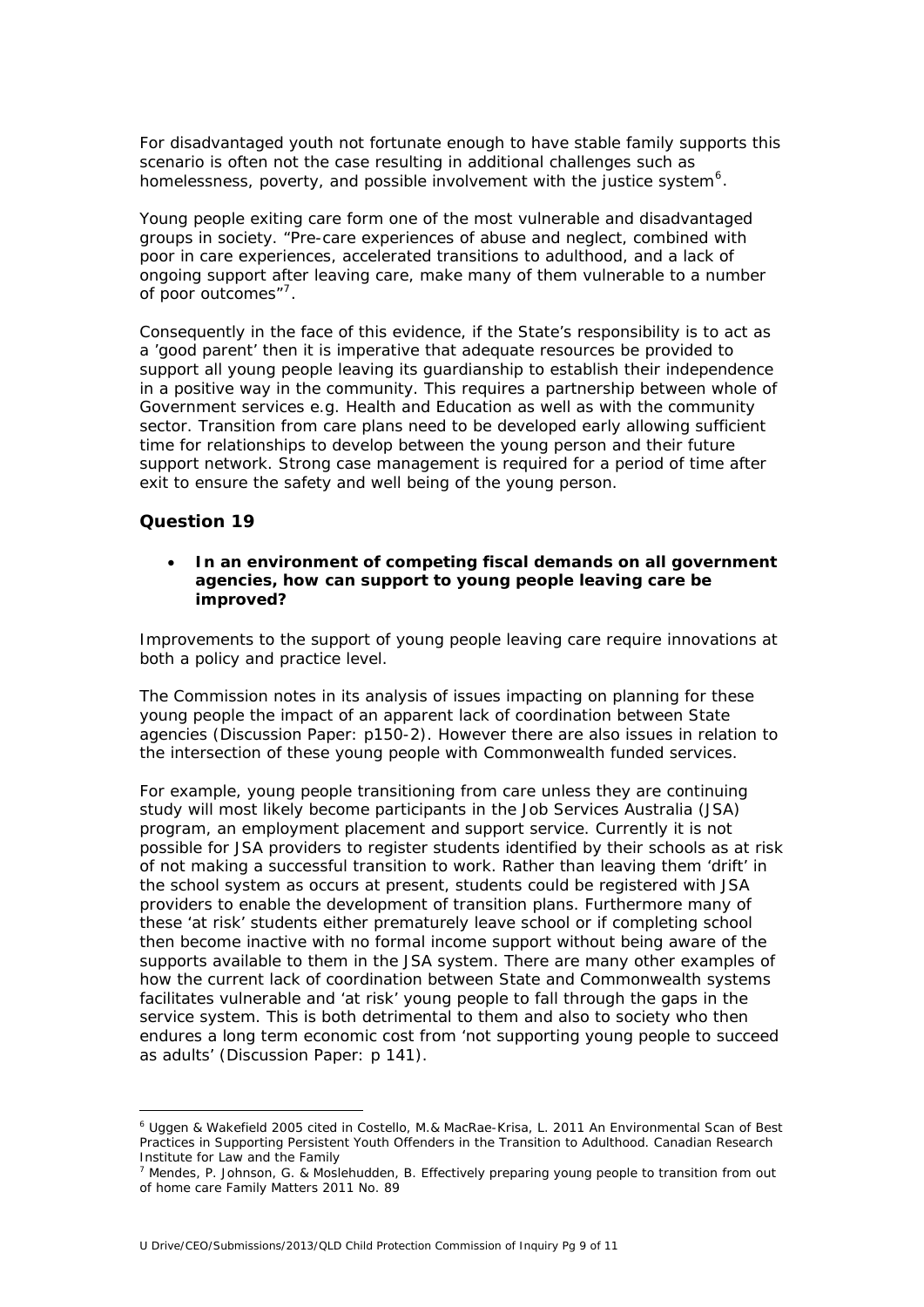There is an opportunity for the Queensland Government to lead discussions at a Commonwealth Heads of Government level to develop and implement actions to improve the integration of Commonwealth and State services for this group.

At a practice level the evidence noted by the Commission clearly shows that transitional planning for young people leaving care is happening either haphazardly or not at all. It is our belief that this work can not be effectively carried out within a statutory agency due to systemic issues regarding the nature of this work. The Discussion Paper notes that transitioning young people from care requires workers to establish relationships with them that require time and consistency in contact. This is difficult to achieve in an agency striving to meet an ever changing mosaic of priorities relating to ensuring the safety of children. In resource poor environments, there will always be inherent tension between responding to crisis to meet the immediate safety needs of children with the need to provide longer term and consistent interventions with some client groups including young people transitioning from care.

In addition as noted in the Discussion Paper, these young people require support across a range of systems including education and employment. The Commission report notes that Child Safety officers are not skilled in delivering employment training (Discussion Paper: 151). In contrast there are many Not for Profit agencies such as BoysTown with extensive experience in delivering holistic wraparound intervention for young people with complex needs including education reengagement and employment support. Workers with wider skill sets can be sourced from Not for Profit agencies.

Consequently there is value in outsourcing this role to community based, mission driven Not for Profit services. The establishment of funding contracts would ensure that dedicated resources were made available to young people transitioning from care to achieve positive outcomes relating to independence.

In relation to the preferred intervention model for this group, BoysTown based on our service experience advocates for an Intensive Case Management strategy. Intensive Case Management (ICM) is a model of intensive one on one support that uses the relationship between the client and the worker as a primary component of intervention to facilitate meaningful change in the client's life. Intensive Case Management is an appropriate model of intervention with young people in exiting care because:

- very disadvantaged young people often need assistance to identify and access the services that can help them;
- vulnerable young people often need support to successfully complete the interventions they are referred to or linked in with;
- when young people have complex needs, they require recognition and responses to all their needs in a coordinated fashion, rather than a specialised service focusing on one issue or goal while not addressing others;
- over time, intensive case management can increase a person's capacity to make use of support, achieve more sustainable outcomes and move towards self-management<sup>[8](#page-9-0)</sup>; and
- support needs to be extended into young adulthood, as few young people leaving care at age 18 are able to successfully transition. Interdependence is already the norm for young adults with supportive parents well beyond 18 years.

1

<span id="page-9-0"></span><sup>&</sup>lt;sup>8</sup> The Next Step (TNS) Practice Manual 2013